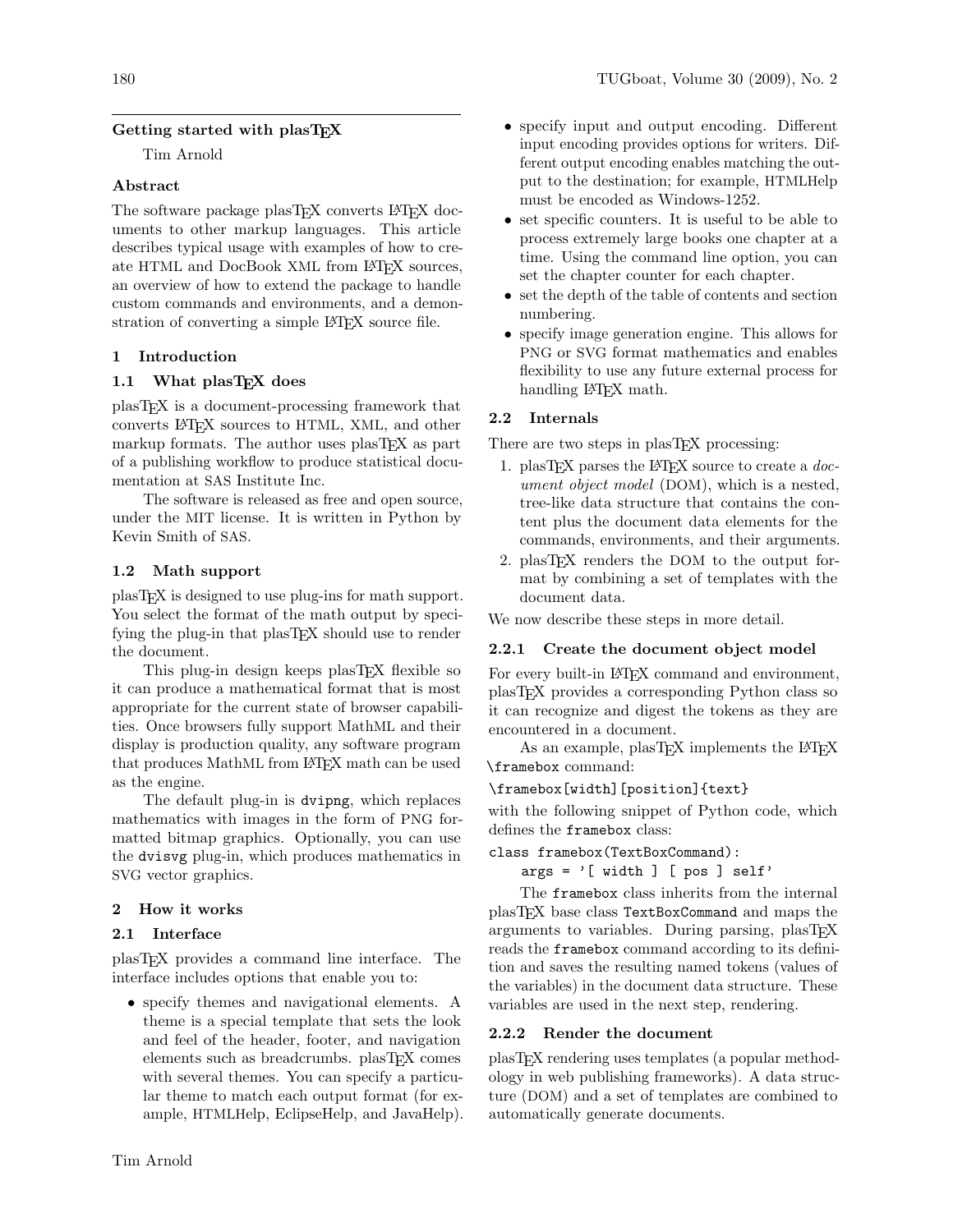Suppose you have a framebox command in your document:

\framebox[15em]{Note: this is an example} LATEX renders the markup as follows:

# Note: this is an example

When plasT<sub>E</sub>X encounters the markup, it parses the \framebox into its constituent data and finally renders that data to HTML with the following template:

```
name: framebox
<span tal:attributes="style
  string:width:${self/attributes/width}"
  tal:content="self"></span>
```
The final output appears as follows:

```
<span style="width:15em">
Note: this is an example</span>
```
## 2.2.3 Summary of plasTEX processing

plasTEX parses each of the LATEX commands and text in the source document to create the DOM. Parsing occurs one time for each input document.

The plasT<sub>E</sub>X parser must recognize every command and environment encountered in the document. plasTEX understands built-in LATEX and TEX commands in addition to the following packages:

| a4wide   | alltt.    | amsart    | amsfonts  |
|----------|-----------|-----------|-----------|
| amsmath  | amssymb   | amsthm    | babel     |
| heamer   | changebar | color     | comment   |
| fancybox | fancyhdr  | fancyvrb  | $f$ loat. |
| fontenc  | geometry  | graphics  | graphicx  |
| hyperref | ifpdf     | ifthen    | inputenc  |
| keyval   | lipsum    | longtable | makeidx   |
| minitoc  | natbib    | pslatex   | rotating  |
| shortyrb | subfig    | subfigure | textcomp  |
| times    | ucs       | url       | verbatim  |
| wrapfig  |           |           |           |

To create the output, plasT<sub>F</sub>X applies a set of corresponding templates for each document element that it encountered. The rendering step can be done multiple times using different sets of templates to create different output formats from a single DOM.

### 2.3 Rendering formats

plasTEX is bundled with the following template sets, i.e., it can render documents into these formats:

- HTML
- well-formed XML (the internal representation of a document within plasTEX is well-formed XML, which uses the plasT<sub>EX</sub> namespace)
- DocBook 4.5 and 5.0 XML
- plain text (useful to "detex" documents since all tagging is removed except for math)
- ePub, an emerging e-book standard format based on XHTML
- S5, a simple standards-based slide show system
- BrlT<sub>E</sub>X, an open source L<sup>A</sup>T<sub>E</sub>X-to-braille translator that is designed to handle math

## 2.4 Extending plasTEX

plasTEX can be extended in two ways:

- You can add new commands or environments that plasTEX can understand and parse by creating a corresponding Python class. The new class enables the plasTEX parser to tokenize documents that contain the new markup. This can often be a simple subclass of an existing class.
- You can add a new type of output format by adding a set of corresponding templates so that the plasTEX renderer can produce the appropriate output for each element.

#### 3 Examples & demonstrations

The presentation of this paper included a live demonstration of converting LAT<sub>EX</sub> documents. To view the demonstration, install the plasTEX distribution and give the appropriate command, as follows:

• plastex sample2e.tex

renders the familiar sample2e.tex example file into HTML. You can view the contents with any browser; open the file sample2e/index.html. See Figure [1.](#page-2-0)

• plastex --renderer Text \

--split-level 0 sample2e.tex renders the same source file into a single file of plain text, leaving the math as it was entered in the document.

Also during the presentation, two research articles in LATEX format were downloaded from the website <ArXiv.org> and rendered to HTML. (Two small bugs were noted by audience members. The bugs have been fixed in the current version of the plasTEX distribution.)

As a larger example, the Python Library Reference (a substantial documentation package written in LATEX) was converted to HTML with no errors in about 45 minutes time.

In short, give plasTEX a try on your favorite documents; it can handle a lot.

#### 4 Summary

In conclusion, plasTEX provides an easy-to-use command line interface with which to convert LAT<sub>EX</sub> sources to a variety of output formats. The framework can easily be extended by adding Python classes or templates, making it a useful tool for both simple documents as well as production-quality publishing workflows.